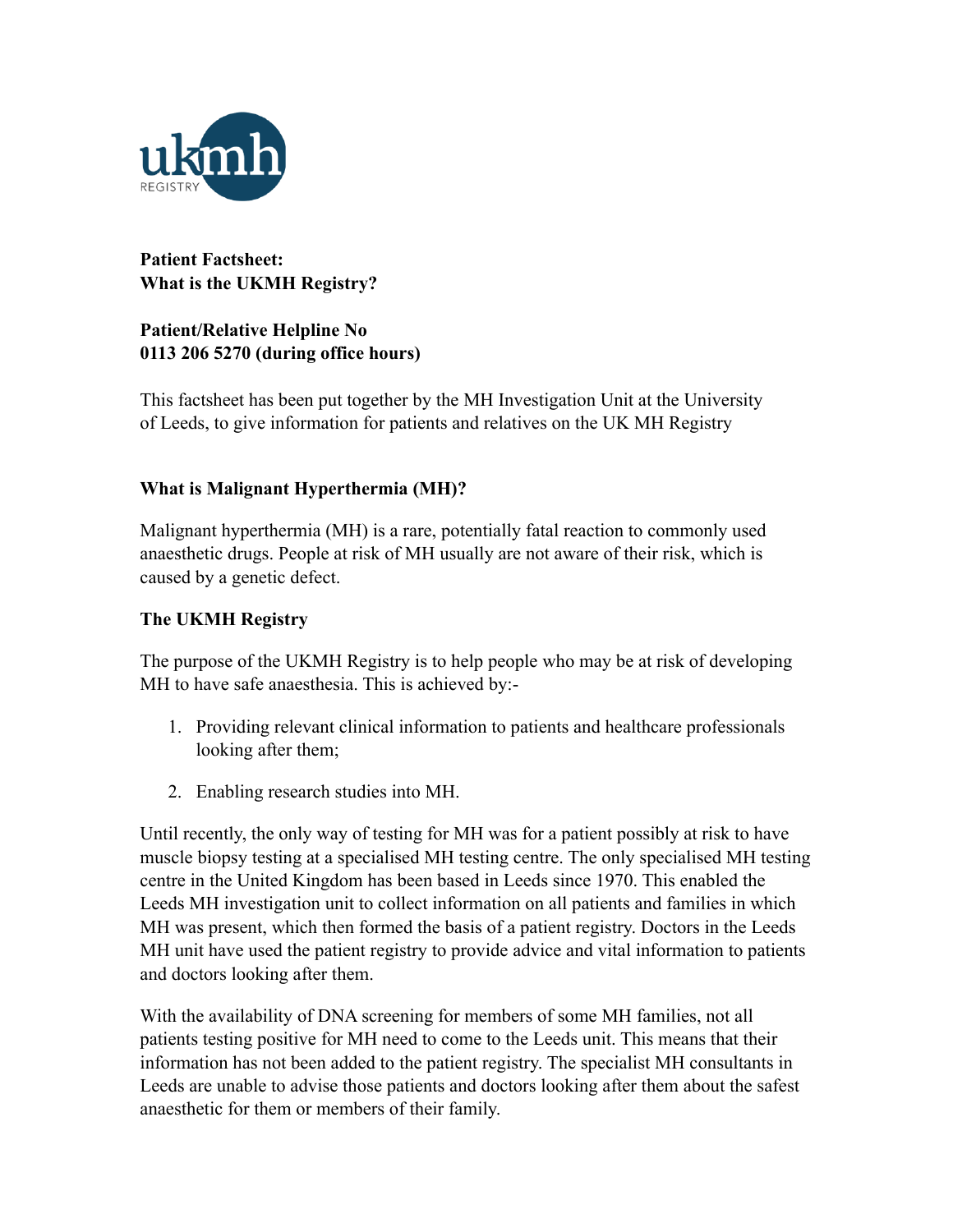The UKMH Registry has been established, with funding from an endowment from the British Malignant Hyperthermia Association. The new UKMH Registry enables people with MH or from families with MH to join a single UKMH patient registry even if they have not attended the MH diagnostic unit in Leeds.

## **Who can register for the UKMH Registry?**

Anyone who has been diagnosed with MH in the UK, or belongs to a family where MH has been diagnosed. If you have been told by a doctor that you might have MH but the diagnosis has not been confirmed you should ask your GP to make a referral to the Leeds MH unit.

### **Why register?**

By signing up to the UK MH registry, any doctor looking after you can obtain specialist advice about the implications of malignant hyperthermia susceptibility for your planned treatment.

You will also increase the chances of doctors looking after your relatives of being able to receive the most accurate information about your relatives' risk of MH.

A further benefit is that you may be contacted to take part in MH research. Although taking part in research may not be of immediate benefit to you, it may help other people in the future including members of your family.

#### **Do I have to register?**

No, it is not mandatory to register but if you do have MH (or are at potential risk of having MH) we hope you will register for the reasons outlined above.

#### **Do I have to take part in research?**

No, if you are contacted about a research study you are free to choose whether you participate in the research study or not. Whatever you decide, it will not affect the quality of health care information that we may provide in the future to you or doctors looking after you.

#### **How do I sign up for the registry?**

If you would like to be part of the UK MH registry you can do it online using [this link.](http://www.ukmhr.ac.uk/registry/) Alternatively you can sign up by phoning us. Click here to find our [contact details](http://www.ukmhr.ac.uk/contact/).

# **What will I have to do to sign up for the registry?**

Signing up to the registry is very straight-forward and involves giving some basic,